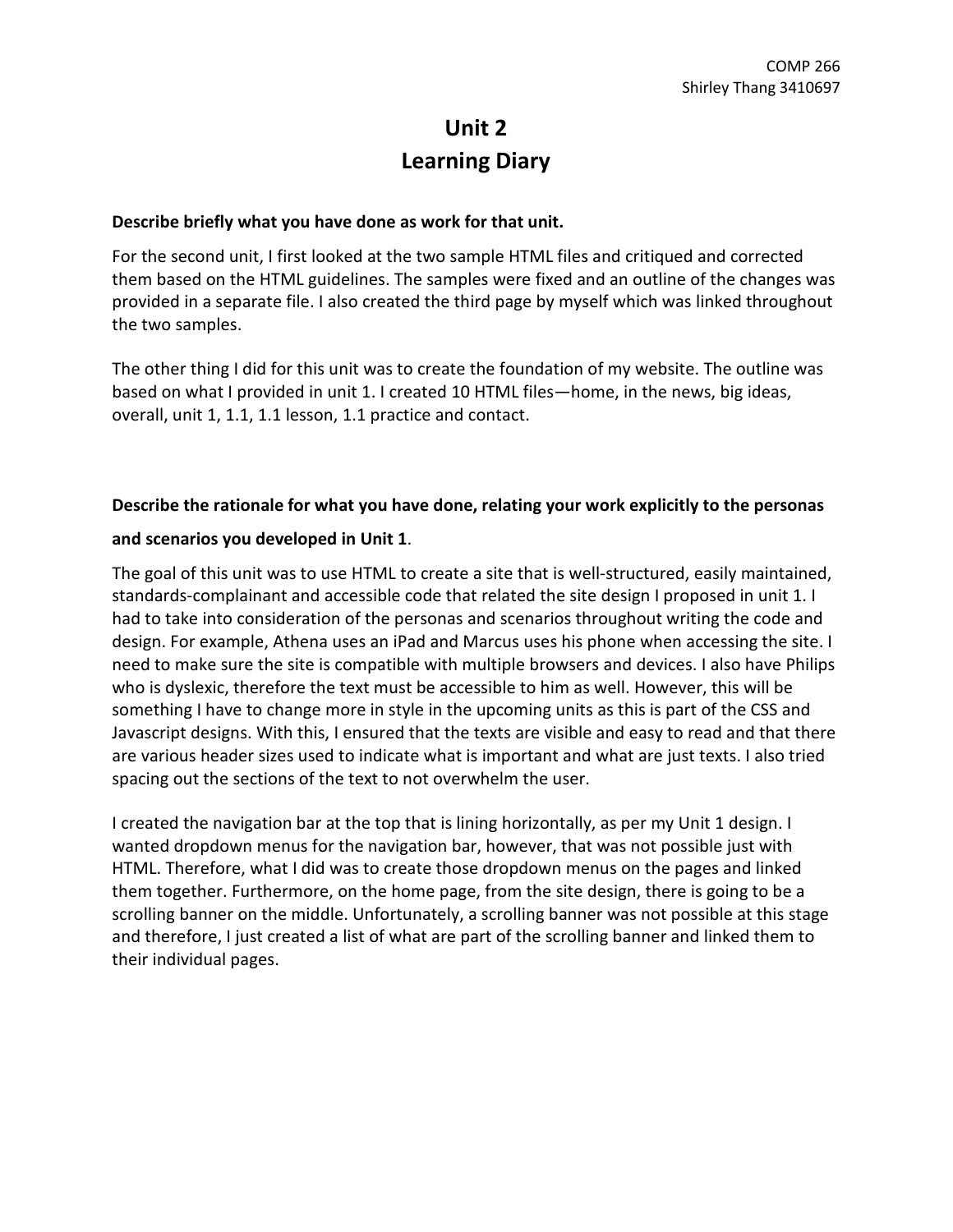**For each learning outcome for the unit, explain how you have met it, with reference to the content that you produce (typically your code or other design artifacts).** 

| ID.<br>what are just texts. I also tried spacing out the sections of the text to not<br>compliant,<br>overwhelm the user. I tried to make it well structure, intuitive so the<br>accessible<br>user can easily navigate the site. I made sure I followed the<br>HTML code.<br>expectations, the problems listed in the unit outline and ensured they<br>were part of the HTML codes for the site. I ensured I followed the HTML<br>guidelines such that they are standard compliant. | Write well-<br>structured,<br>easily<br>maintained,<br>standards- | http://student.athabascau.ca/~shirleyth13/COMP%20266/Unit%202/<br>I created 10 HTML codes for my site (see link above). These took into<br>account my unit 1 site design and the various personal and scenarios<br>mentioned. I wanted to make an accessible site for personals that are<br>using various devices (ie. Laptop, phone, iPad) and also different<br>browsers. I ensured that the texts are visible and easy to read and that<br>there are various header sizes used to indicate what is important and | A, <mark>B</mark> , C, |  |
|--------------------------------------------------------------------------------------------------------------------------------------------------------------------------------------------------------------------------------------------------------------------------------------------------------------------------------------------------------------------------------------------------------------------------------------------------------------------------------------|-------------------------------------------------------------------|---------------------------------------------------------------------------------------------------------------------------------------------------------------------------------------------------------------------------------------------------------------------------------------------------------------------------------------------------------------------------------------------------------------------------------------------------------------------------------------------------------------------|------------------------|--|
|--------------------------------------------------------------------------------------------------------------------------------------------------------------------------------------------------------------------------------------------------------------------------------------------------------------------------------------------------------------------------------------------------------------------------------------------------------------------------------------|-------------------------------------------------------------------|---------------------------------------------------------------------------------------------------------------------------------------------------------------------------------------------------------------------------------------------------------------------------------------------------------------------------------------------------------------------------------------------------------------------------------------------------------------------------------------------------------------------|------------------------|--|

# **Explain and analyze what went well and what didn't.**

What went well in this unit was getting started with writing the codes and planning on where to start. I referred to tutorials on HTML. I found w3schools to be a good site for guidance.

What didn't go as well was the idea of having dropdown menus and how to create them at this stage as there were limitations on just using HTML for it. As a result, I decided to link them to the main page of each section.

# **Describe what you would do differently if you had to do it again.**

I don't think I have much to do differently that will be a substantial impact on the site. However, I would go through the codes again and add more <span> tag to indicate its appearance, position, or behaviour. However, as of right now, I am still slowly building the site one step at a time and do not have a full picture of the aesthetics and colours of things.

# **What aspects of these tasks were most difficult for you, and why?**

Surprisingly, what I found the most difficult was uploading the files onto the university's server. For some reason, I found it difficult to follow the steps and wasn't as intuitive as I thought it would be. Unfortunately, I felt scattered when trying to navigate this process but eventually found my way.